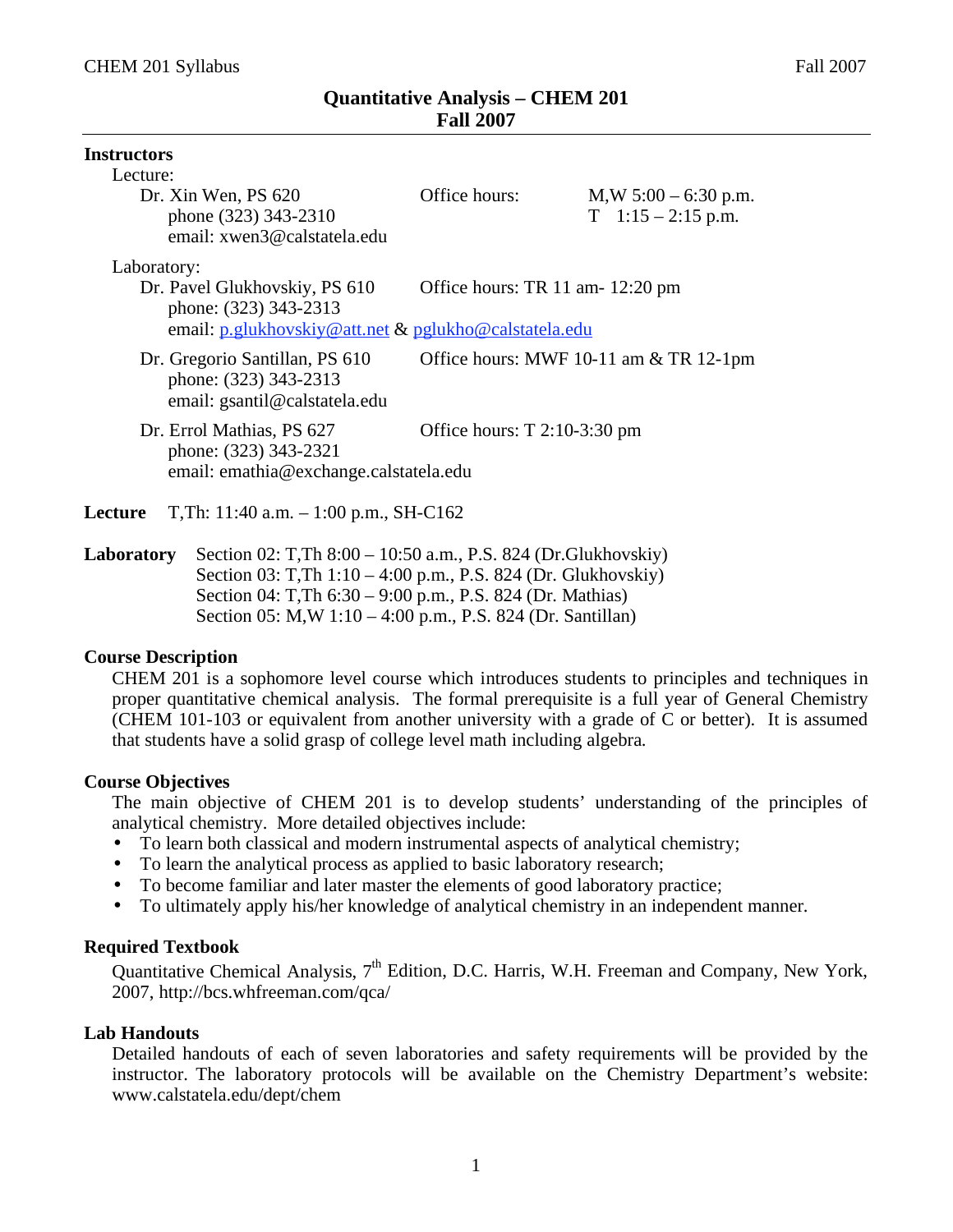# **Learning Video**

The video tape, "Chemistry" – has six sections and the Safety section and Pipetting section will be shown at the first laboratory meeting. Demonstration of the analytical balance will also be given.

# **Lecture presentation style**

Lectures will be mainly presented using PowerPoint format. Chalk talk will be given when needed. A pdf version of each chapter's lectures will be posted following completion of the chapter on the **Class Notes** page on the Chemistry Department's website: www.calstatela.edu/dept/chem

| Week           | <b>Dates</b>   | <b>Subject</b>                                    | <b>Chapters</b> |
|----------------|----------------|---------------------------------------------------|-----------------|
| $\overline{0}$ | Sep 20         | Analytical Processes/Basic Review of Concepts     | 0, 1, 2         |
|                |                | Solutions and their Concentrations; Stoichiometry |                 |
| $\mathbf{1}$   | Sep 25         | Gravimetric Methods of Analysis                   | 27              |
|                | Sep 27         | <b>Experimental Error and Calibration Methods</b> | 3, 4, 5         |
| $\overline{2}$ | Oct 2          | Chemical Equilibrium                              | 6, 8            |
|                | Oct 4          | Acid-base Equilibria                              | 9               |
| 3              | Oct 9          | Acid-base Equilibria (cont.)                      | 9               |
|                | Oct 11         | Mid-term Exam #1                                  |                 |
| $\overline{4}$ | Oct $16$       | Acid-base Equilibria                              | 10              |
|                | Oct 18         | <b>Acid-base Titrations</b>                       | 7, 11           |
| 5              | Oct 23, Oct 25 | <b>Complex Formation and Redox Titrations</b>     | 12, 16          |
| 6              | Oct 30, Nov 1  | Spectrophotometry                                 | 18, 19, 20.1-   |
|                |                |                                                   | 20.4, 21        |
| $\overline{7}$ | Nov $6$        | Mid-term Exam #2                                  |                 |
|                | Nov 8          | Electrochemistry & Potentiometry                  | 14, 15          |
|                |                |                                                   |                 |
| 8              | Nov 13, Nov 15 | <b>Analytical Separations; Gas Chromatography</b> | 23, 24          |
| 9              | Nov 20, Nov 27 | HPLC; Chromatographic Methods                     | 25, 26          |
| 10             | <b>Nov 29</b>  | Review                                            |                 |
|                | Dec 4          | Final Exam, 10:45 a.m.                            |                 |

## **Tentative Lecture Schedule**

Attendance all lecture classes is expected. Unannounced quizzes and group work are to be anticipated by all students. Absent students are responsible for all discussion and lectures they missed.

No makeup exams are given for the Mid-term Exams. At the discretion of the instructor in cases of documented family emergencies and illness (with doctors excuse) only, a student may be excused. Under no circumstances will a student be excused from taking the test due to lack of preparation

## **Homework**

Homework problems will be assigned at the beginning of each week and will be handed in at the **first laboratory period the following week** unless otherwise stated. Late homework: First lab 2 points deducted, thereafter 1 point deducted for each additional lab period. Homework should be neat and state the Homework  $#$  and the problems assigned at the top of the first page. Students should work these problems independently with all calculations clearly visible in a step by step manner on stapled paper.

|  | <b>HW</b> Set | Due date | <b>Chapter</b> | <b>Problems</b> |  |
|--|---------------|----------|----------------|-----------------|--|
|--|---------------|----------|----------------|-----------------|--|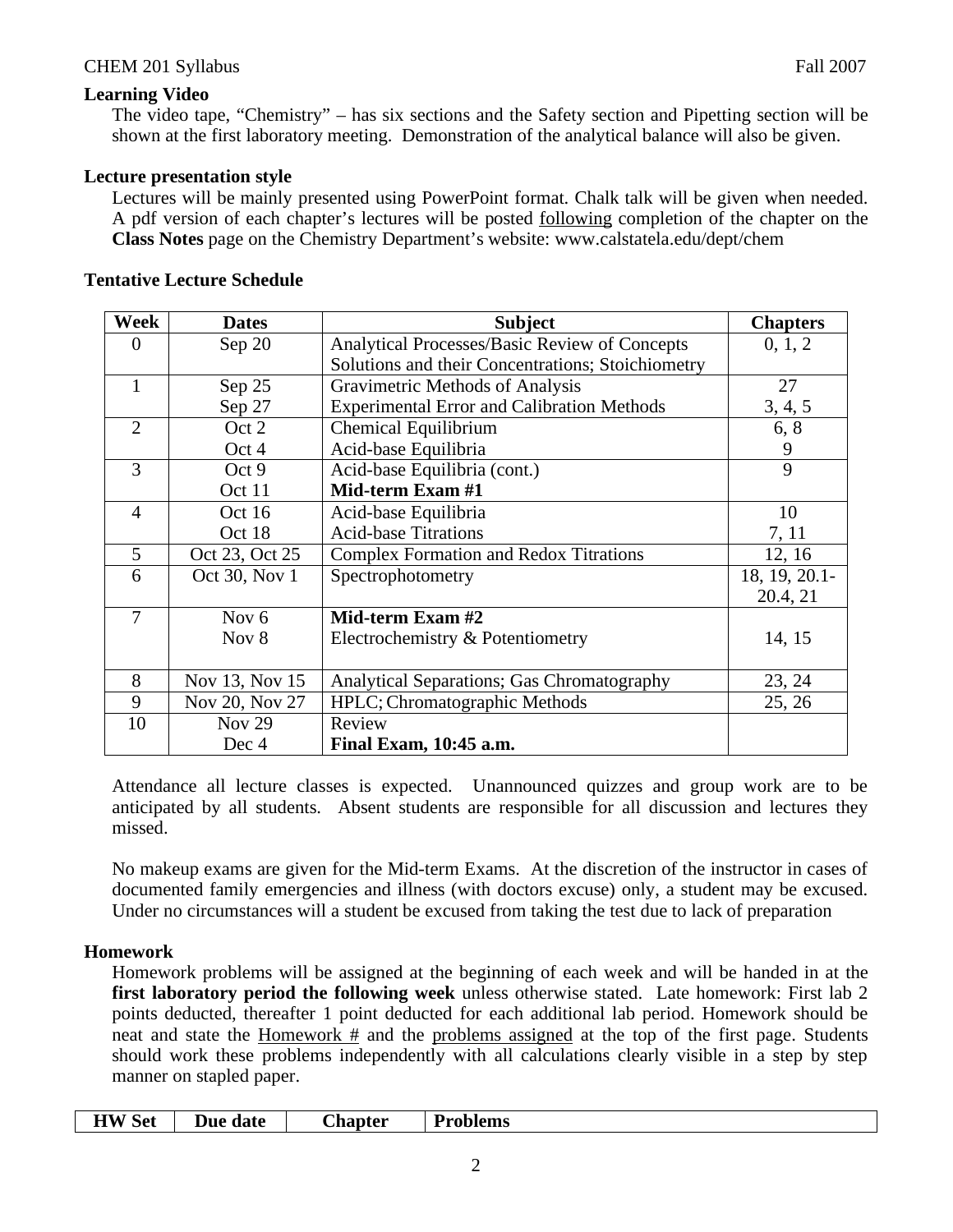| $\mathbf{1}$   | Sept 27          | 1(p. 18)      | 14, 15, 17, 18, 19, 20, 21, 31, 33, 34 |
|----------------|------------------|---------------|----------------------------------------|
|                |                  | 2(p. 37)      | 1, 4, 14, 15, 18                       |
|                |                  | 27(p.641)     | 15, 17, 18, 22                         |
| $\overline{2}$ | Oct 4            | 3(p. 51)      | 7 (a, c, d, f, g), 15, 21              |
|                |                  | 4(p.75)       | 13, 14, 19                             |
|                |                  | 5(p.92)       | 2, 23                                  |
| $\overline{3}$ | Oct 9            | 6 (p. 117)    | 6, 20, 40, 50                          |
|                |                  | 8 (p. 155)    | $\vert 3, 12, 17, 20 \vert$            |
|                |                  | $9$ (p. 178)  | 4, 13, 33, 37                          |
| $\overline{4}$ | Oct 23           | 10(p. 196)    | 1, 5, 13, 28                           |
|                |                  | 7(p.137)      | $\vert 7, 14, 20 \vert$                |
|                |                  | 11 (p. 223)   | $\vert 8, 12, 18, 31 \vert$            |
| 5              | Oct 30           | 12(p. 246)    | $\vert 2, 7$ (a,c,f,i), 32             |
|                |                  | $16$ (p. 344) | 3, 14, 18, 25                          |
| 6              | Nov <sub>6</sub> | 18 (p. 399)   | $\vert 6, 10, 12, 16 \vert$            |
|                |                  | 19(p. 418)    | 1, 3                                   |
|                |                  | 21 (p. 472)   | $\vert 5, 14, 19, 20 \vert$            |
| $\overline{7}$ | Nov 13           | $14$ (p. 294) | 16, 21, 25                             |
|                |                  | $15$ (p. 323) | 2, 3                                   |
| 8              | <b>Nov 29</b>    | $23$ (p. 525) | 9, 11, 13, 18                          |
|                |                  | $24$ (p. 553) | 20                                     |
|                |                  | $25$ (p. 585) | 13                                     |
|                |                  | $26$ (p. 624) | 10                                     |

#### **Laboratory work**

Items required include: A scientific calculator, approved safety goggles, bound notebooks (quadruled composition book, bookstore). Students must inform their instructors in advance if a laboratory will be missed. Failure to do so may result in the student being dropped from the class. All laboratory work for this class must be performed in the quantitative analysis lab, not individual research labs. No switching laboratory sections unless approved by both instructors. If you must receive a new unknown sample, 5 points will be deducted from your lab score. All unknown laboratory work will be graded based on overall precision and accuracy. If you do bring safety goggles to lab, 5 points will be deducted for incident.

#### **Quizzes**

A written quiz will be given in the laboratory on the day that you are scheduled to start each unknown experiment. Quizzes will cover laboratory work assigned for the particular experiment to be completed. Typically, the quizzes test your knowledge of the chemistry involved as well as your ability to do quantitative analysis based on data given.

#### **Flow Charts**

A work outline (flow chart) with estimated times for each step in each experiment is required at the beginning of each lab and must be written in the left side of notebook before each new experiment (see notebook format below). Before getting an unknown sample, students will be given an oral quiz on the information which should be in the outline.

#### **Laboratory Notebook Format (no spiral notebooks will be accepted)**

Record all experimental work in a stiff-covered, permanently bound notebook (National, # 53-110) and use the right hand pages of the notebook for the experimental records. Flow chart must be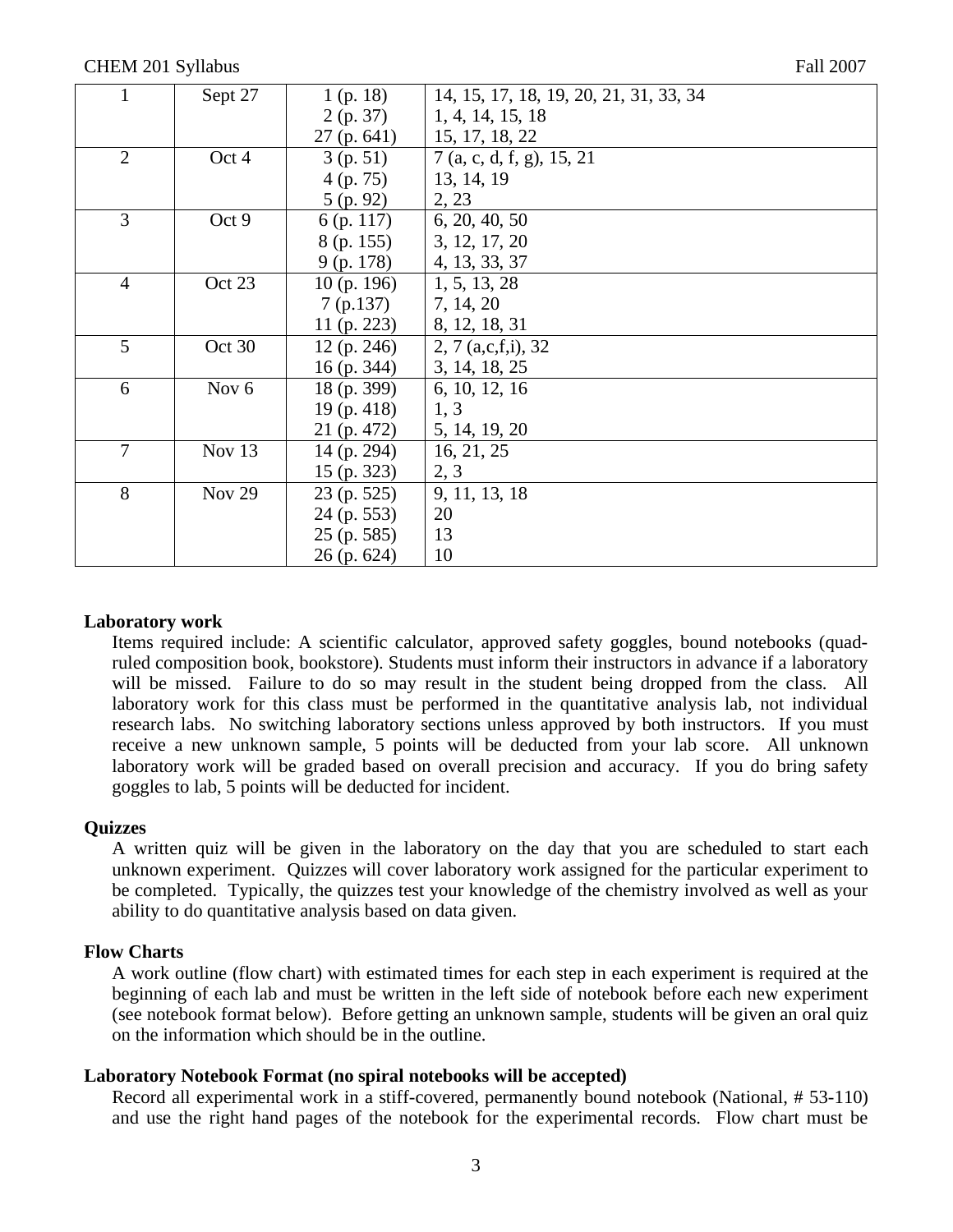placed on left hand pages. The first two pages of the notebook are to be saved for Table of Contents. Pages must be numbered. All data must be written directly into the notebook with a date on every data page. No pencils, "white-out", or erasable ink may be used. If an error is made, simply place a single horizontal line through mistake and enter correction. Be sure to write down important procedures in lab book before each lab. No photocopies of manual or procedures in lab book. Always have your notebook in class for spot inspection or grading. **Note: Up to 5 points will be deducted for each violation of the above policies!**

Each experiment record and report must include the following:

- 1. Name, section #, date, quarter
- 2. Experiment title, and objective(s)
- 3. Principles: a concise description of the chemical principles (equations included).
- 4. Data and important observations (IN INK)
- 5. Calculation methods: at least sample calculations of all calculations must be included.
- 6. Results and discussion (graphs included)

# **Note: Points will be deducted for any missing information!**

**Note:** Any balanced equations or mathematical expressions are to be put in the "Principles" section. The penalty for not having a lab book is **10** points. Outside of book must be labeled with name (printed), Chem 201, Lab section #, time of meeting, locker #, instructors name and quarter taken. Lab books will be graded twice during the quarter (unannounced).

## **Informal Reports**

Results of every unknown are to be handed in on the tear-out sheet in back of your experimental handouts at the beginning of the first period following the scheduled completion of experiments. 2 points will be deducted for late reports on the first lab period after the due date and 1 point will be deducted for each additional lab period. Reports must include averages, standard deviations and relevant graphs (Excel or other graphing programs). Informal reports should be handed in before the formal report to access unknown grades. Be sure to include all data for each determination along with calculations and experimental set-up and label all graphs appropriately.

## **Formal Reports (\*\*\*see last page for detailed descriptions of sections)**

Three (3) formal, typed-written reports will be handed in during the course (experiments included will be announced by lab instructor). These reports must follow the format below. These reports will be due the lab period following submission of the informal report for that same experiment. As with homework, 2 points will be deducted for late reports on the first lab period after the due date and 1 point for each additional lab period. Reports must be a concise description of the experiment with all appropriate data and graphs. **Formal reports will be required for the calcium (Ca) and acid-base (pH) titration experiments as well as the research project.**

The format includes (in order):

- 1. Cover page with title of experiment, name, date, locker # and lab section
- 2. Abstract
- 3. Introduction
- 4. Experimental procedures
- 5. Results, including data and relevant graphs
- 6. Conclusion
- 7. References
- 8. Acknowledgments

# **Research project**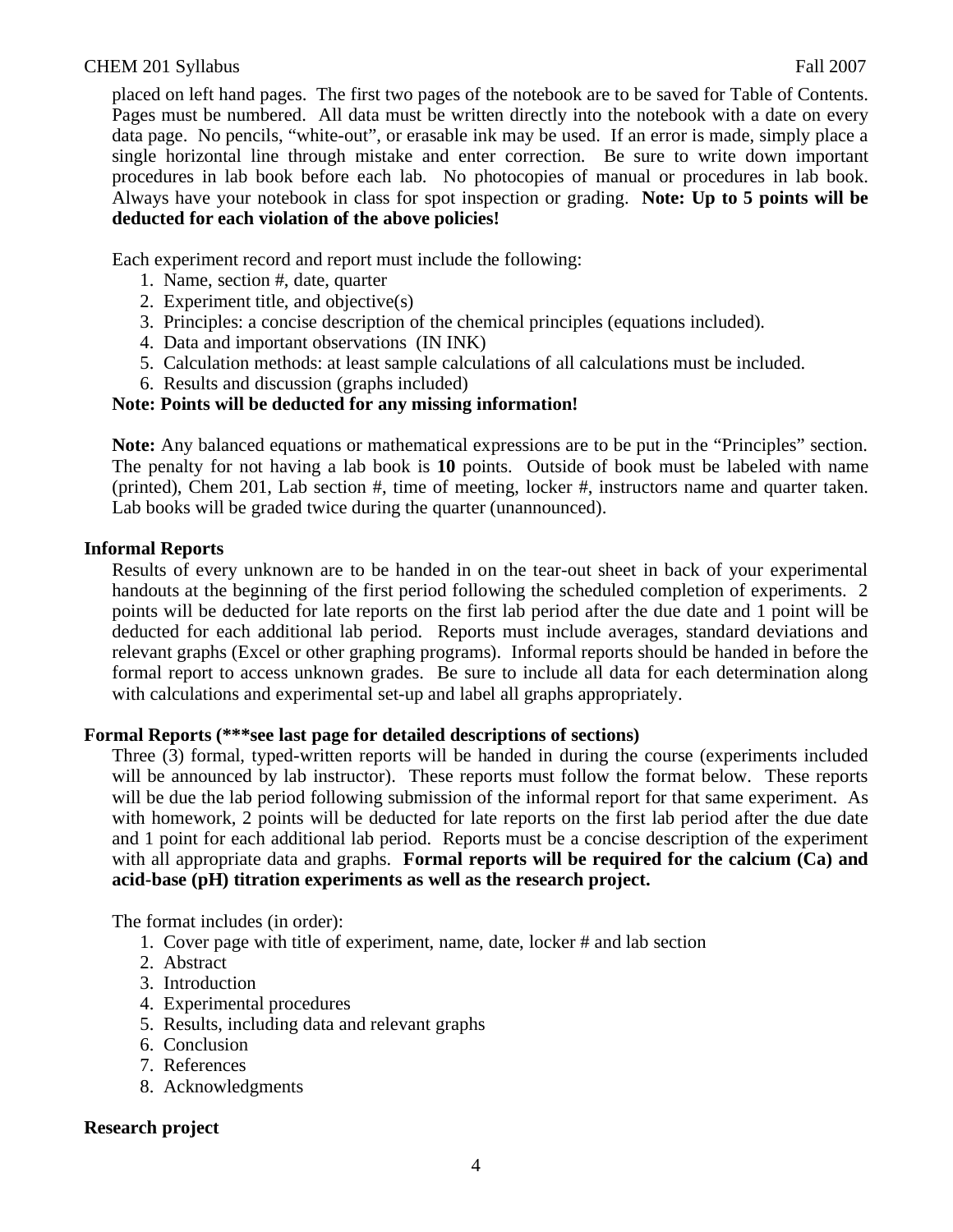Students have a choice of research projects based on the instructor's overall choice of topics. However, projects must be within the constraints of the laboratory equipment and chemicals in the laboratory. Students should give the instructor a short procedure with list of equipment and chemicals for approval (by the end of the  $6<sup>th</sup>$  week). Topics deemed appropriate will be discussed in lecture and a handout will be provided during the  $6<sup>th</sup>$  week.

## **Laboratory safety**

The safety film you will watch on on the first day of your laboratory section is vital and your attention is required. In addition, your lab instructor will show you where important safety items are located, *i.e*., eye wash, safety shower.

Some important points to keep in mind:

- 1. Safety glasses must be worn at all times in the lab
- 2. No food or drinks in the lab
- 3. No shorts or open toed shoes allowed
- 4. Work with concentrated acids and bases in the appropriate hoods
- 5. Report any accidents to laboratory instructor or assistant
- 6. Be aware of all safety demonstrations in video
- 7. Be aware of all exits and safety equipment including eye wash and fire extinguisher.

# **Laboratory etiquette**

It is essential that you consider others in the lab. Be careful with acids and hot reagents and clean up any spills that may occur. Use of the analytical balances: do not use weighing paper and never transfer samples in the analytical balance (points will be deducted). Keep your work areas clean and neat. Cleaning assignments will be given by instructor each lab period. You are expected to stay focused on your experiment. Cell phone activity should be kept at a minimum and outside the lab.

|                | $Expt$ # |                |            |            |                |                 |            |            |
|----------------|----------|----------------|------------|------------|----------------|-----------------|------------|------------|
| Locker         |          | $\overline{2}$ | 3          | 4          | $\overline{5}$ | $6\overline{6}$ | 7          | $8\,$      |
|                | Ca       | <b>BSA</b>     | Fe         | Cu (ASV)   | Ni (Grav)      | AA              | pH         | Res. Proj. |
| $\overline{2}$ | Ca       | Fe             | Cu (ASV)   | Ni(Grav)   | AA             | pH              | <b>BSA</b> | Res. Proj. |
| 3              | Ca       | Cu (ASV)       | Ni (Grav)  | AA         | pH             | <b>BSA</b>      | Fe         | Res. Proj. |
| 4              | Ca       | Ni (Grav)      | AA         | pH         | <b>BSA</b>     | Fe              | Cu (ASV)   | Res. Proj. |
| 5              | Ca       | AA             | pH         | <b>BSA</b> | Fe             | Cu (ASV)        | Ni (Grav)  | Res. Proj. |
| 6              | Ca       | pH             | <b>BSA</b> | Fe         | Cu (ASV)       | Ni (Grav)       | AA         | Res. Proj. |
| 7              | Ca       | <b>BSA</b>     | Fe         | Cu (ASV)   | Ni (Grav)      | AA              | pH         | Res. Proj. |
| 8              | Ca       | Fe             | Cu (ASV)   | Ni(Grav)   | AA             | pH              | <b>BSA</b> | Res. Proj. |
| 9              | Ca       | Cu (ASV)       | Ni (Grav)  | AA         | pH             | <b>BSA</b>      | Fe         | Res. Proj. |
| 10             | Ca       | Ni(Grav)       | AA         | pH         | <b>BSA</b>     | Fe              | Cu (ASV)   | Res. Proj. |
| 11             | Ca       | AA             | pH         | <b>BSA</b> | Fe             | Cu (ASV)        | Ni (Grav)  | Res. Proj. |
| 12             | Ca       | pH             | <b>BSA</b> | Fe         | Cu (ASV)       | Ni (Grav)       | AA         | Res. Proj. |
| 13             | Ca       | <b>BSA</b>     | Fe         | Cu (ASV)   | Ni (Grav)      | AA              | pH         | Res. Proj. |
| 14             | Ca       | Fe             | Cu (ASV)   | Ni (Grav)  | AA             | pH              | <b>BSA</b> | Res. Proj. |
| 15             | Ca       | Cu (ASV)       | Ni (Grav)  | AA         | pH             | <b>BSA</b>      | Fe         | Res. Proj. |
| 16             | Ca       | Ni (Grav)      | AA         | pH         | <b>BSA</b>     | Fe              | Cu (ASV)   | Res. Proj. |
| 17             | Ca       | AA             | pH         | <b>BSA</b> | Fe             | Cu (ASV)        | Ni (Grav)  | Res. Proj. |
| 18             | Ca       | pH             | <b>BSA</b> | Fe         | Cu (ASV)       | Ni (Grav)       | AA         | Res. Proj. |

## **Laboratory Schedule of Experiments**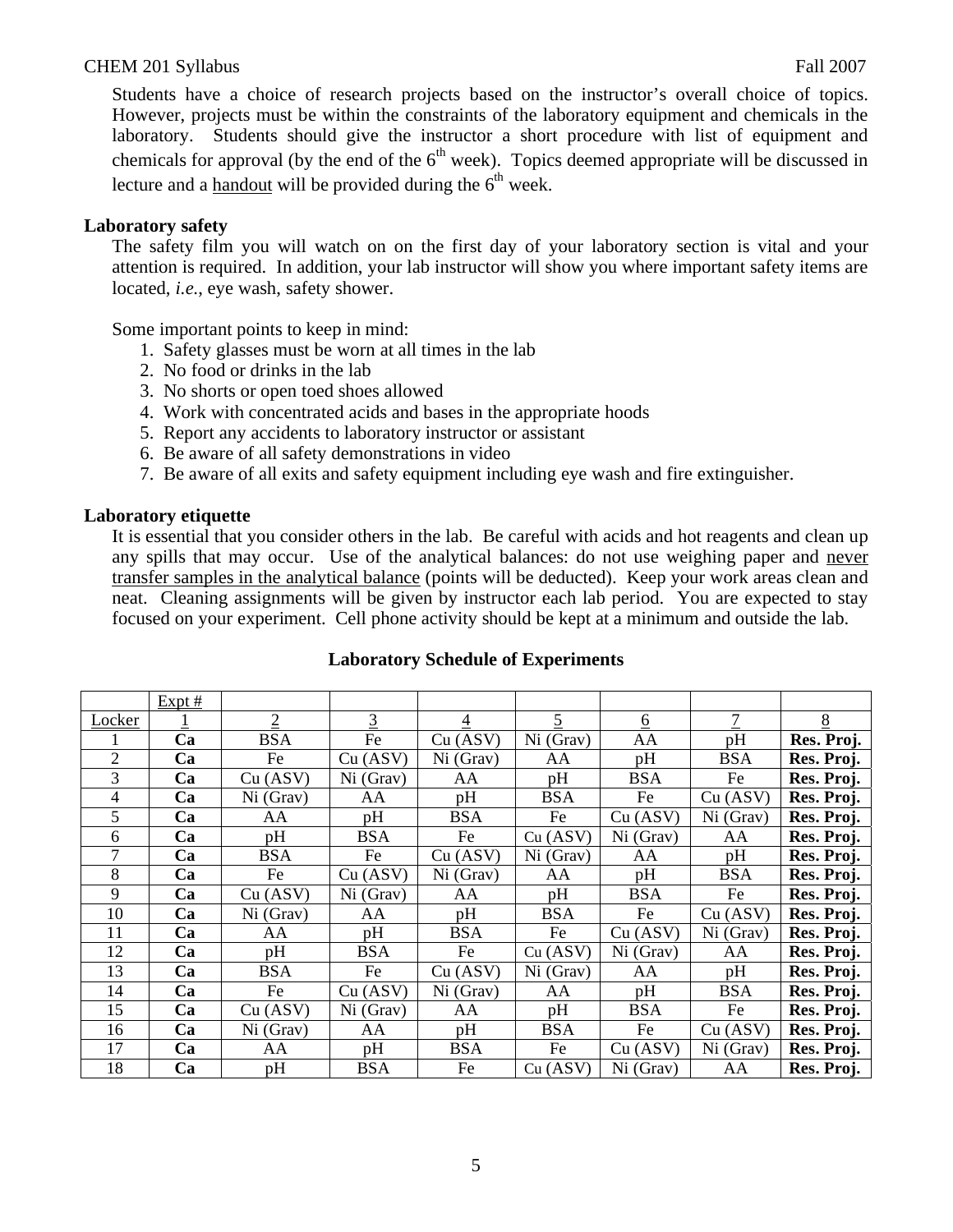## **Collaborative Experiment:**

For both of the copper experiments (AA and ASV) you will be paired with another student. During the first experiment, one student will be the manager and one the assistant. The manager will oversee the assistant's work and will report on the experimental success of this student in his/her own report and laboratory notebook. On the next experiment, the assistant will become the manger and do the same. This collaborative exercise will help students in gaining valuable laboratory management practices. For once, you will be the instructor!

The objective is for you to critique the quality of other students work. Be professional and critical and a simple half-page narrative will suffice. Include in your narrative the following: the student's laboratory technique, attention to detail, following of safety rules and overall performance.

# **Point Distributions for Grades**

| Mid-term exams $(2 \otimes 100 \text{ points each})$  | 200 points |
|-------------------------------------------------------|------------|
| Final exam                                            | 250 points |
| <b>Total</b>                                          | 450 points |
| Laboratory:                                           |            |
| Unknown samples $(7 \t@ 35 \tpoints each)$            | 245 points |
| Formal report $(2 \t@ 25 \tpoints each)$              | 50 points  |
| Research project                                      | 50 points  |
| Lab book (25 pts $1st$ grading, 30 pts $2nd$ grading) | 55 points  |
| Quizzes                                               | 70 points  |
| Homework                                              | 80 points  |
| <b>Total</b>                                          | 550 points |

#### **Total points for course 1000 points**

Grades will be assigned as traditional (A, B, C, D, & F) and based on points accumulated. However, class attendance, distribution of points and individual performance will be taken into consideration on final grades. To pass this course, students must complete all laboratory work. Students will receive an (F) if laboratory work is not completed (unless a valid, documented excuse is provided).

## **Dropping the course/incompletes**

Hopefully, a student will not drop this course. However, in the event that this is necessary, the student must meet all university rules and deadlines. In addition, the student must check out of the laboratory at the time he/she drops the course and during the normal lab period. Lockers not properly checked out will result in the student being charged a \$10 fee in addition to broken or missing equipment.

An incomplete grade (I) will only be given to a student earning a "C" in the course with a valid, documented reason why the course cannot be completed during the term (an illness or serious accident). An INCOMPLETE GRADE REPORT form must be completed and given to the instructor by the end of the final examination week.

## **Final Comments**

This is a challenging course and requires a good deal of time for laboratory preparation and lecture problem solving. Keep up with all lectures and homework and follow all laboratory experiments closely (flow chart will help you). If you have questions, ask. Finally, relax and enjoy the course.